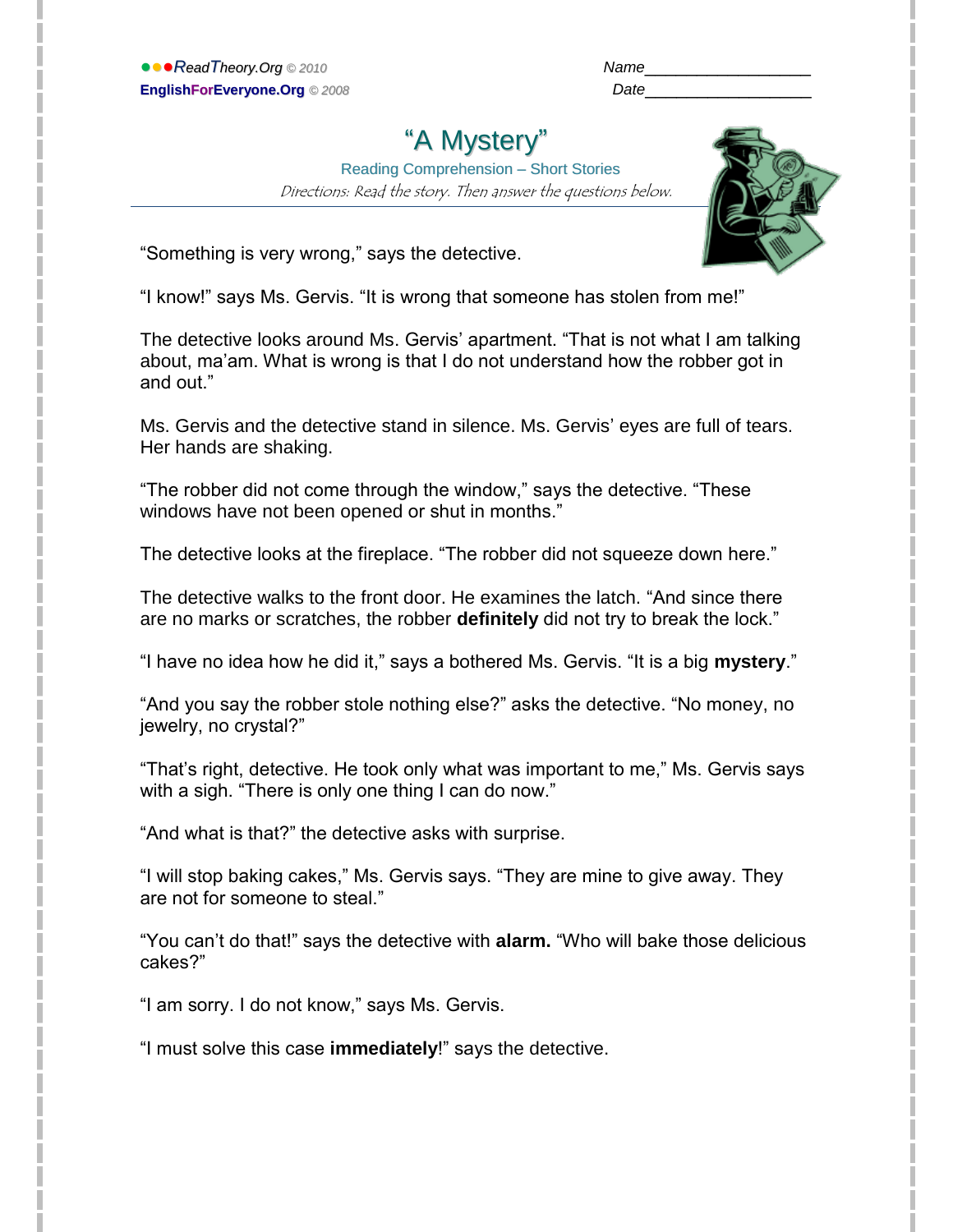#### Questions:

- **1)** Where does this story take place?
	- **A.** in a bakery
	- **B.** at the police station
	- **C.** in Ms. Gervis' house
	- **D.** in Ms. Gervis' apartment
- **2)** Near the beginning of the story, "Ms. Gervis' eyes are full of tears. Her hands are shaking." How does Ms. Gervis probably feel?
	- **A.** She is upset.
	- **B.** She is tired.
	- **C.** She is hungry.
	- **D.** She is confused.
- **3)** What makes the detective sure that the robber did not come through the windows?
	- **A.** The windows are locked.
	- **B.** The windows face the police station.
	- **C.** The windows have not been used in months.
	- **D.** The windows are too small for a person to fit through.
- **5)** What else could the detective have asked Ms. Gervis in order to solve the mystery?
	- I. Which types of cakes does Ms. Gervis know how to bake?
	- II. Does someone else have a key to the apartment?
	- III. Does Ms. Gervis ever leave the door unlocked?
	- **A.** I only
	- **B.** I and II
	- **C.** II and III
	- **D.** I, II, and III
- **4)** "And the robber **definitely** did not use the front door." Which is the best way to rewrite this sentence?
	- **A.** "And the robber may not have used the front door."
	- **B.** "And the robber probably did not use the front door."
	- **C.** "And the robber was not able to use the front door."
	- **D.** "And the robber certainly did not use the front door."
- **6)** What does Ms. Gervis do with her cakes?
	- **A.** She eats them.
	- **B.** She sells them.
	- **C.** She hides them.
	- **D.** She gives them away.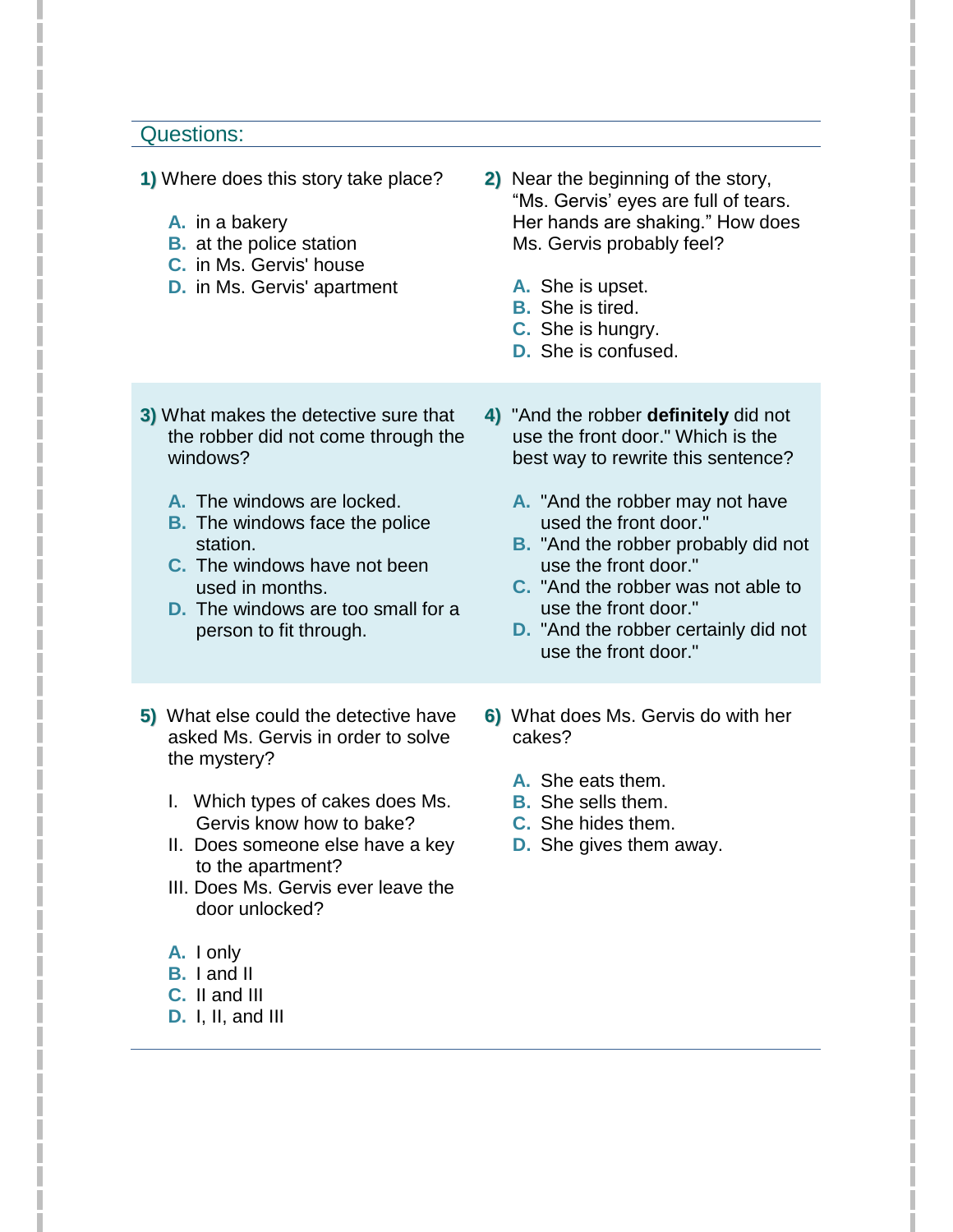# Questions (continued):

- **7)** What does the detective seem to think will happen if he solves the mystery?
	- **A.** Ms. Gervis will start baking cakes again
	- **B.** Ms. Gervis will bake him extra cakes
	- **C.** Ms. Gervis will give him her secret recipe
	- **D.** Ms. Gervis will give him money and jewels
- **8)** What is a **mystery**?
	- **A.** something that is wrong
	- **B.** something that happens at night
	- **C.** something a robber leaves behind
	- **D.** something that cannot be explained

- **9)** What else was stolen from the apartment?
- **10)** If something is said with **alarm**, how is it said?

- **A.** crystal
- **B.** jewelry
- **C.** money
- **D.** nothing
- **A.** with fear and panic
- **B.** with bells and whistles
- **C.** with smiles and laughter
- **D.** with sadness and tears

Do you like mysteries? What is your favorite kind of story? Explain.

\_\_\_\_\_\_\_\_\_\_\_\_\_\_\_\_\_\_\_\_\_\_\_\_\_\_\_\_\_\_\_\_\_\_\_\_\_\_\_\_\_\_\_\_\_\_\_\_\_\_\_\_\_\_\_\_\_\_\_\_\_\_\_\_\_\_\_\_\_\_\_\_

\_\_\_\_\_\_\_\_\_\_\_\_\_\_\_\_\_\_\_\_\_\_\_\_\_\_\_\_\_\_\_\_\_\_\_\_\_\_\_\_\_\_\_\_\_\_\_\_\_\_\_\_\_\_\_\_\_\_\_\_\_\_\_\_\_\_\_\_\_\_\_\_

\_\_\_\_\_\_\_\_\_\_\_\_\_\_\_\_\_\_\_\_\_\_\_\_\_\_\_\_\_\_\_\_\_\_\_\_\_\_\_\_\_\_\_\_\_\_\_\_\_\_\_\_\_\_\_\_\_\_\_\_\_\_\_\_\_\_\_\_\_\_\_\_

\_\_\_\_\_\_\_\_\_\_\_\_\_\_\_\_\_\_\_\_\_\_\_\_\_\_\_\_\_\_\_\_\_\_\_\_\_\_\_\_\_\_\_\_\_\_\_\_\_\_\_\_\_\_\_\_\_\_\_\_\_\_\_\_\_\_\_\_\_\_\_\_

\_\_\_\_\_\_\_\_\_\_\_\_\_\_\_\_\_\_\_\_\_\_\_\_\_\_\_\_\_\_\_\_\_\_\_\_\_\_\_\_\_\_\_\_\_\_\_\_\_\_\_\_\_\_\_\_\_\_\_\_\_\_\_\_\_\_\_\_\_\_\_\_

\_\_\_\_\_\_\_\_\_\_\_\_\_\_\_\_\_\_\_\_\_\_\_\_\_\_\_\_\_\_\_\_\_\_\_\_\_\_\_\_\_\_\_\_\_\_\_\_\_\_\_\_\_\_\_\_\_\_\_\_\_\_\_\_\_\_\_\_\_\_\_\_

\_\_\_\_\_\_\_\_\_\_\_\_\_\_\_\_\_\_\_\_\_\_\_\_\_\_\_\_\_\_\_\_\_\_\_\_\_\_\_\_\_\_\_\_\_\_\_\_\_\_\_\_\_\_\_\_\_\_\_\_\_\_\_\_\_\_\_\_\_\_\_\_

\_\_\_\_\_\_\_\_\_\_\_\_\_\_\_\_\_\_\_\_\_\_\_\_\_\_\_\_\_\_\_\_\_\_\_\_\_\_\_\_\_\_\_\_\_\_\_\_\_\_\_\_\_\_\_\_\_\_\_\_\_\_\_\_\_\_\_\_\_\_\_\_

\_\_\_\_\_\_\_\_\_\_\_\_\_\_\_\_\_\_\_\_\_\_\_\_\_\_\_\_\_\_\_\_\_\_\_\_\_\_\_\_\_\_\_\_\_\_\_\_\_\_\_\_\_\_\_\_\_\_\_\_\_\_\_\_\_\_\_\_\_\_\_\_

\_\_\_\_\_\_\_\_\_\_\_\_\_\_\_\_\_\_\_\_\_\_\_\_\_\_\_\_\_\_\_\_\_\_\_\_\_\_\_\_\_\_\_\_\_\_\_\_\_\_\_\_\_\_\_\_\_\_\_\_\_\_\_\_\_\_\_\_\_\_\_\_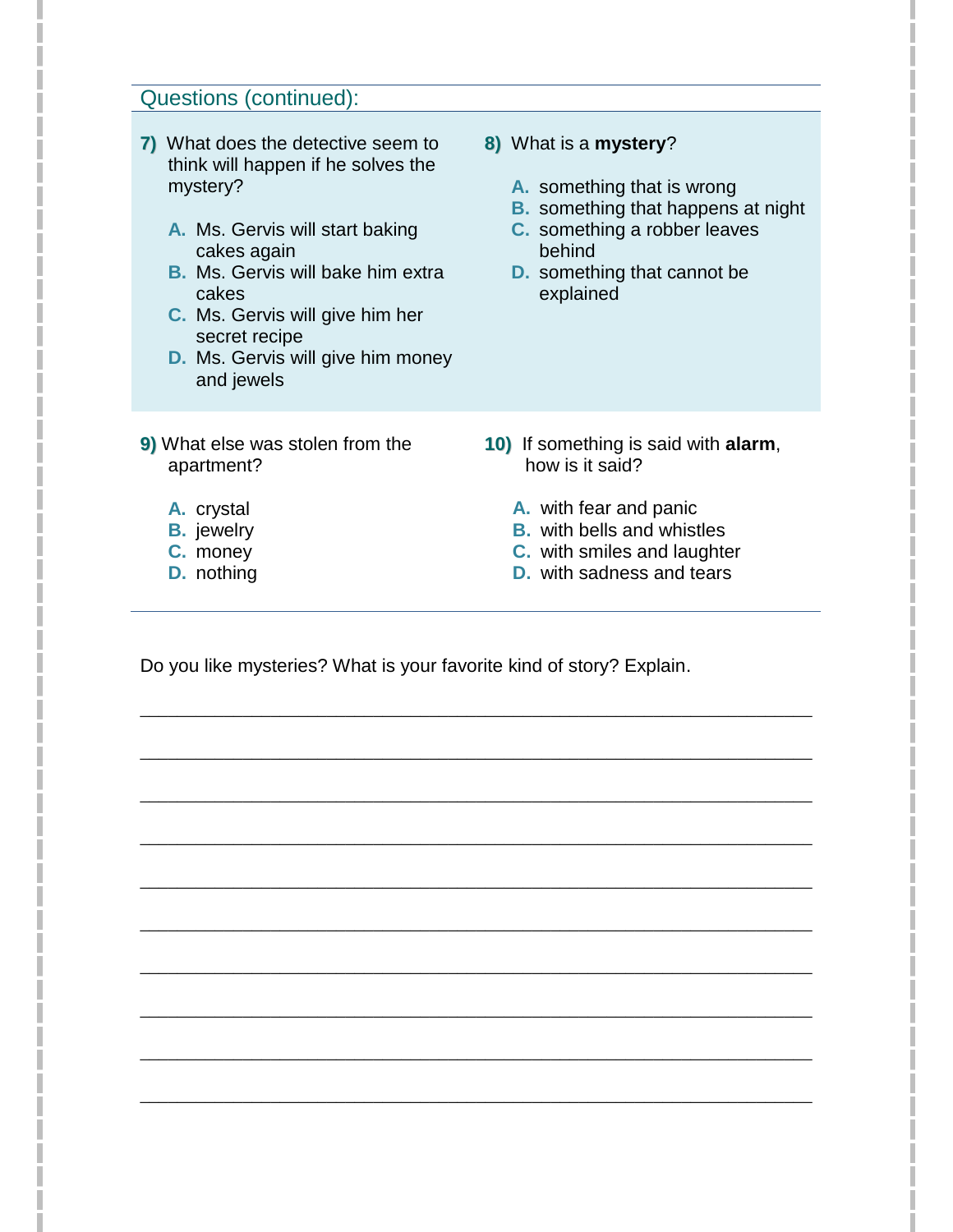#### **Answers and Explanations**

# 1) **D**

Near the beginning of the story, "the detective looks around Ms. Gervis' apartment." We can understand from this that the story takes place in Ms. Gervis' apartment. Therefore **(D)** is correct.

Ms. Gervis' cake was stolen, but it was stolen from her apartment, not a bakery. Therefore **(A)** is incorrect. Detectives work at the police station, but the detective was investigating at Ms. Gervis' apartment. Therefore **(B)** is incorrect. Ms. Gervis has an apartment, not a house. Therefore **(C)** is incorrect.

# 2) **A**

The detective is at Ms. Gervis' apartment because Ms. Gervis has been robbed. In fact, the robber took "only what was important" to Ms. Gervis. Since Ms. Gervis' apartment has been robbed and the robber took something important to her, we can understand that Ms. Gervis is upset. Therefore **(A)** is correct.

The story does not provide information to support answer choices **(B)** and **(C)**. Therefore they are incorrect. Ms. Gervis does not know how someone got into her apartment, but she is shaking and crying because she has been robbed, not because she is confused. Therefore **(D)** is incorrect.

# 3) **C**

In the middle of the story, the detective says, "The robber did not come through the windows." Then the detective says, "These windows have not been opened or shut in months." We can understand from these statements that the detective believes that the robber didn't come through the windows because the windows had not been used in months. Therefore **(C)** is correct.

The story does not provide information to support answer choices **(A)**, **(B)**, and **(D)**. Therefore they are incorrect.

# 4) **D**

**definitely** *(adjective):* certainly; without doubt.

In the middle of the story, the detective examines the latch on the door. The detective says, "Since there are no marks or scratches, the robber *definitely* did not try to break the lock." The reader can understand from this that since there is no evidence that someone tried to break the lock, someone certainly did not try to break the lock. *Certainly* is another way to say definitely. Therefore **(D)** is correct.

*Definitely* means certainly, but something that *may not* happen is uncertain. Therefore **(A)** is incorrect. Since *probably* means that something could happen but might not, it is not certain. Therefore **(B)** is incorrect. When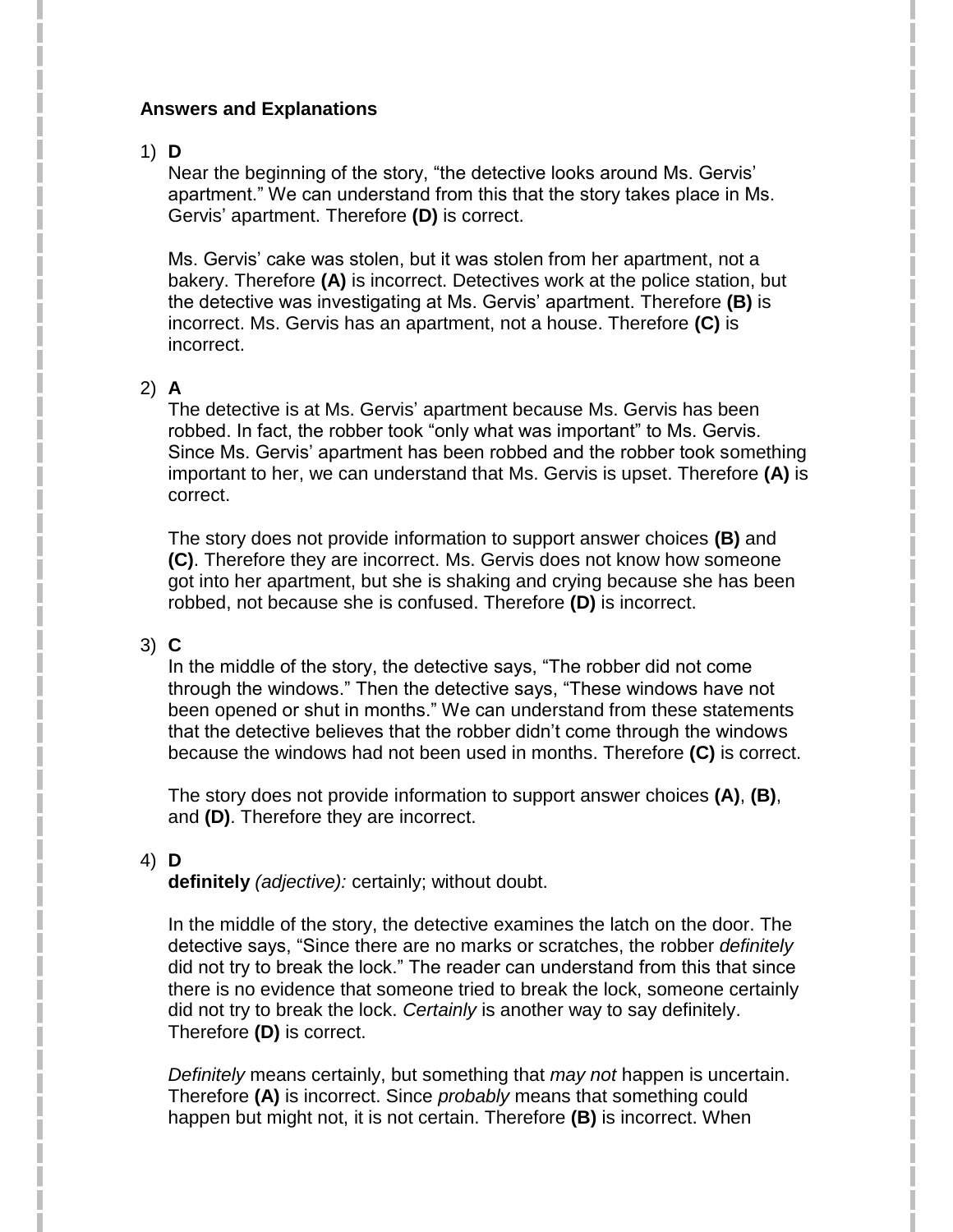someone is not able to do something, they cannot do that thing. But when someone *definitely* can do something, they are certain to do it. Therefore **(C)** is incorrect.

#### 5) **C**

The detective determined that the robber did not come in through the windows or the fireplace. Also, the robber did not try to break the lock on the door. Therefore, the mystery here is how someone got into the apartment to steal the cake. Knowing what kinds of cakes Ms. Gervis can bake will not help the detective determine how someone got in the apartment. This eliminates **option (I)**. Knowing whether someone else had a key could help the detective find possible suspects, because someone with a key could get in the apartment without breaking the lock. This supports **option (II)**. If Ms. Gervis left the door unlocked, someone could also have come in without breaking the lock. This supports **option (III)**. Therefore **(C)** is correct.

# 6) **D**

Near the end of the story, Ms. Gervis says that she will stop baking cakes: "They are mine to give away. They are not for someone to steal." We can understand from this that Ms. Gervis gives her cakes away. Therefore **(D)** is correct. The story does not provide information to support answer choices **(A)**, **(B)**, and **(C)**. Therefore they are incorrect.

# 7) **A**

Near the end of the story, Ms. Gervis says that she will stop baking cakes. This makes the detective alarmed. The detective wonders, "Who will bake those delicious cakes?" Then, the detective decides to "solve this case immediately!" We can understand from this that the detective wants to solve the case immediately because he thinks that Ms. Gervis will bake cakes again if the case is solved. Therefore **(A)** is correct.

Ms. Gervis has simply said she will no longer bake cakes because they are not made to be stolen. She does not offer extra cakes for solving the mystery. Therefore **(B)** is incorrect. The story does not provide information to support answer choices **(C)** and **(D)**. Therefore they are incorrect.

# 8) **D**

**mystery** *(noun):* an unexplained event; something that is not fully understood.

In this story, the detective is trying to figure out how a robber got into an apartment. The detective notices that the robber did not come in through a window, through the fireplace, or break the lock to the door. Ms. Gervis says that how the robber got in is a big *mystery*. Since the detective has looked at all the normal ways that someone may have gotten into the apartment and ruled them out, a mystery must be something that is hard to figure out or explain. Therefore **(D)** is correct.